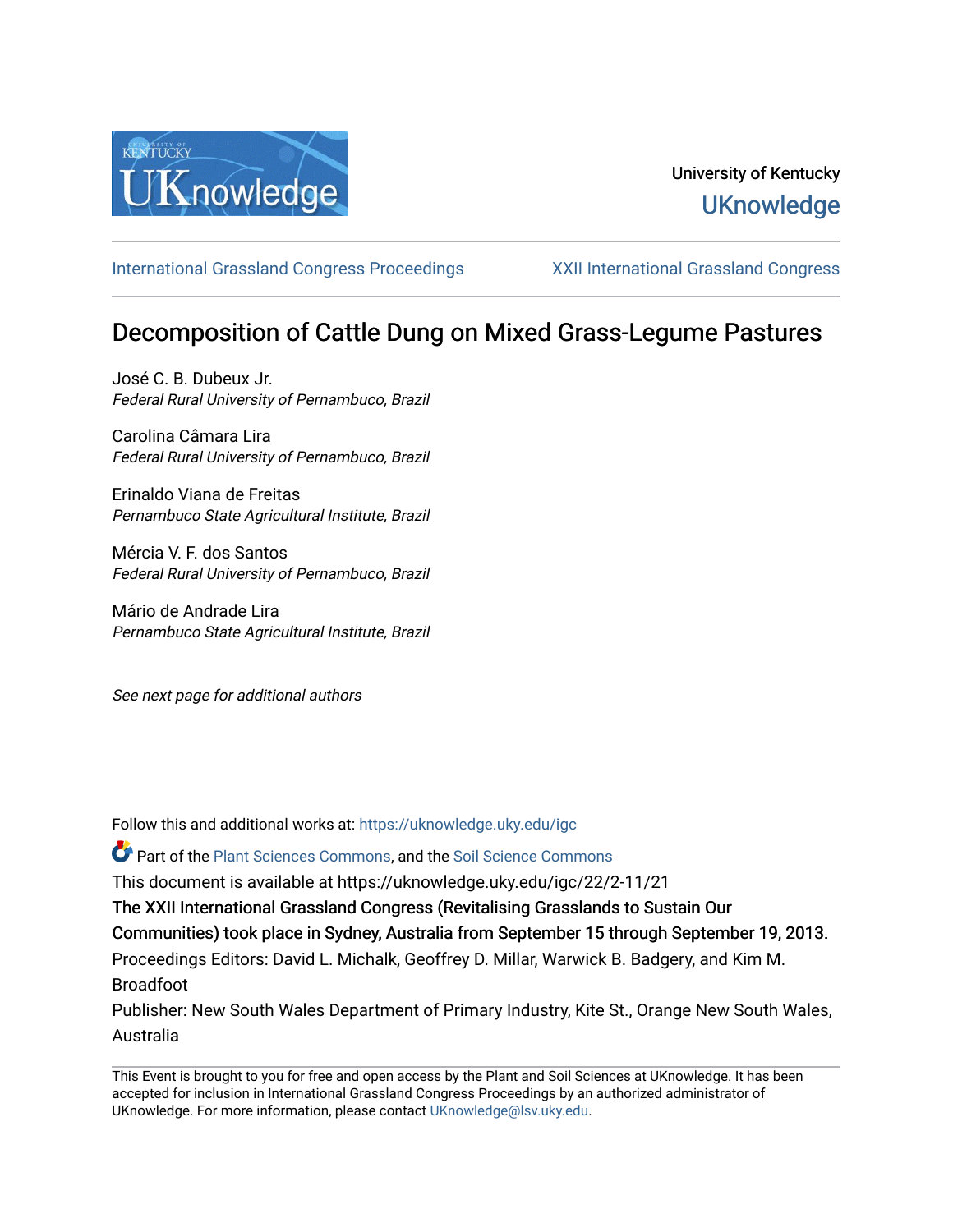#### Presenter Information

José C. B. Dubeux Jr., Carolina Câmara Lira, Erinaldo Viana de Freitas, Mércia V. F. dos Santos, Mário de Andrade Lira, Caroline Dykstra, Erick Rodrigo da Silva Santos, and Fernando Tenório Filho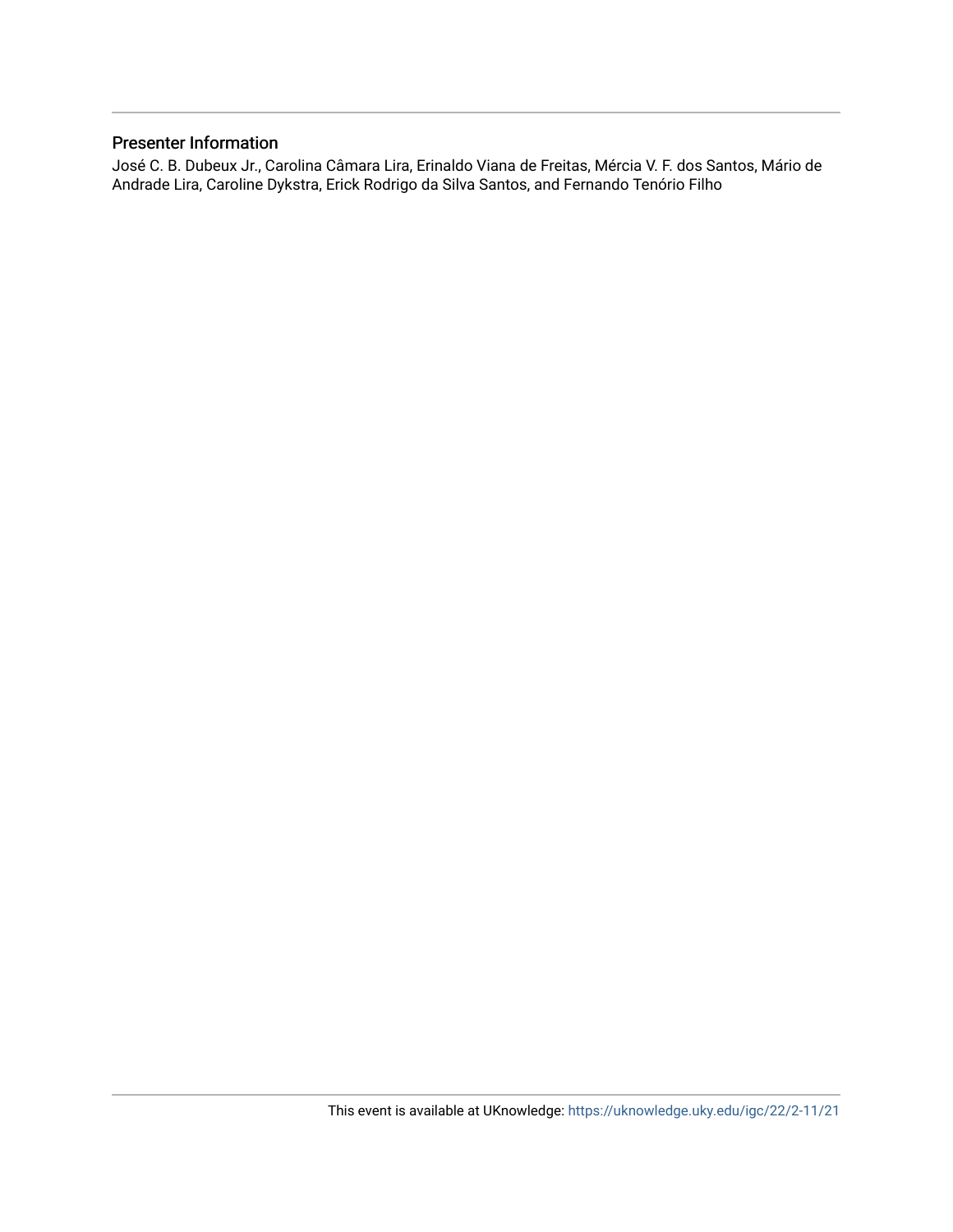### Decomposition of cattle dung on mixed grass-legume pastures

*José Carlos Batista Dubeux Jr. AD, Carolina Câmara Lira A, Erinaldo Viana de Freitas B, Mércia Virginia Ferreira dos Santos AD, Mário de Andrade Lira BD, Caroline Dykstra C, Erick Rodrigo da Silva Santos A and Fernando Tenório Filho B*

<sup>A</sup> Federal Rural University of Pernambuco, R. Dom Manoel de Medeiros, s/n, Dois Irmãos Recife - PE, Brazil B Pernambuco State Agricultural Institute, Av. Gen. San Martin, 1371 – Bongi Recife-PE, Brazil

 $\rm ^c$  University of Guelph, graduate student 50 Stone Rd E Guelph, ON N1G 2W1, Canadá  $\rm ^b$  CNPq fellow

Contact email: dubeux@dz.ufrpe.br

**Keywords:** Nitrogen fertilization, biomass remaining, nutrient cycling, organic matter, mineralization, immobilization.

#### **Introduction**

Animal excreta contribute positively to nutrient cycling and can improve the quality of soil (Dubeux *et al.* 2009, Carvalho *et al*. 2010). Cattle excrement, when evenly distributed over a pasture, can help to maintain plant nutrition without the application of fertilizers. The introduction of legumes intercropped with grasses benefits the soil by means of nitrogen fixation. Also, when ruminant animals eat legumes, the excrement produced may have lower C:N, C:P, lignin:N and lignin:P ratios promoting better nutrient return to the soil compared to when cattle eat only grass. Given the importance of nutrient return and decomposition time of cattle excreta on pastures, the objective of this study was to evaluate the decomposition of excrement of heifers managed in mixed grass-shrubby legume pastures and grass-only pastures.

#### **Materials and Methods**

The experiment evaluated the decomposition of excrement of heifers managed in signal grass (*Brachiaria decumbens Stapf.)* pastures intercropped (or not) with shrubby legumes. Treatments were: (1) Signal grass in pure stand and not fertilized; (2) signal grass in pure stand  $+ 60 \text{ kg } N/ha/\text{yr}$ ; (3) signal grass intercropped with *Mimosa caesalpiniifolia Benth*.; (4) signal grass intercropped with *Leucaena leucocephala* (Lam.) de Wit; (5) signal grass intercropped with *Bauhinia cheilantha* (Bong) Steud.; and (6i) signal grass intercropped with *Gliricidia sepium* (Jacq.) Kunth ex Walp. The experiment was planted in July 2008; legumes when present were planted in double rows spaced 10 m x 1.0 m x 0.5 m. The excrement was collected from cattle grazing/browsing the different pasture combination; paddocks (plots) measured 660  $m^2$  and were individually fenced. Fecal samples were collected and dried at 65ºC for 72 hours. Samples were then incubated in nylon bags at field conditions (Dubeux Jr. *et al.* 2006) at seven time periods (4, 8, 16, 32, 64, 128 and 256 days) with three

replicates per incubation, from June 23, 2010 to February 26, 2011. The research was performed at the experimental research station of Itambé, run by the Agronomic Institute of Pernambuco (IPA). Average precipitation during the experiment was 727 mm. The means were analyzed using the PROC MIXED procedure in SAS (SAS Inst. 1996). A single exponential model (Wagner and Wolf 1999) was used for percentage loss of organic matter.

#### **Results and Discussion**

The *Brachiaria decumbens* (60 kg N) treatment had the highest rate of fecal biomass loss  $(k=0.0031g/g/d)$  with 55% loss of organic matter over the 256 day incubation period. The lowest rate of loss was seen for *Mimosa caesalpiniifolia Benth.* (k=0,0018 g/g/d) with 37% of the material decomposing over the same period. The excrement collected in the *Gliricidia sepium* (Jacq.) and *Brachiaria decumbens* treatments showed similar loss rates ( $k = 0.0027$  and 0.0028  $g/g/d$ , respectively) and the *Leucaena leucocephala* decomposition rate was close to that of the *Brachiaria decumbens* (60kg N) treatment, which can be attributed to nitrogen fixation by some legumes, providing a higher quality grass on offer (Table 1). The nitrogen (N), phosphorus (P) and potassium (K) remaining showed a significant difference only based on decomposition time (Fig. 1), and the relative rate of loss (k) of N was 0.00043 g/g/d which explains the return of nitrogen of  $~16\%$ , at the end time of the incubation (256) days). Phosphorus and potassium released 60% and 99.6%, respectively, in the same incubation period.

#### **Conclusions**

The rate of biomass loss from excrement collected in mixed grass-legume pasture and grass-only pastures are greatest during the first days of incubation. Different excreta decomposition rates among pastures are significant for nutrient cycling because faster rates may lead to greater nutrient use efficiency.